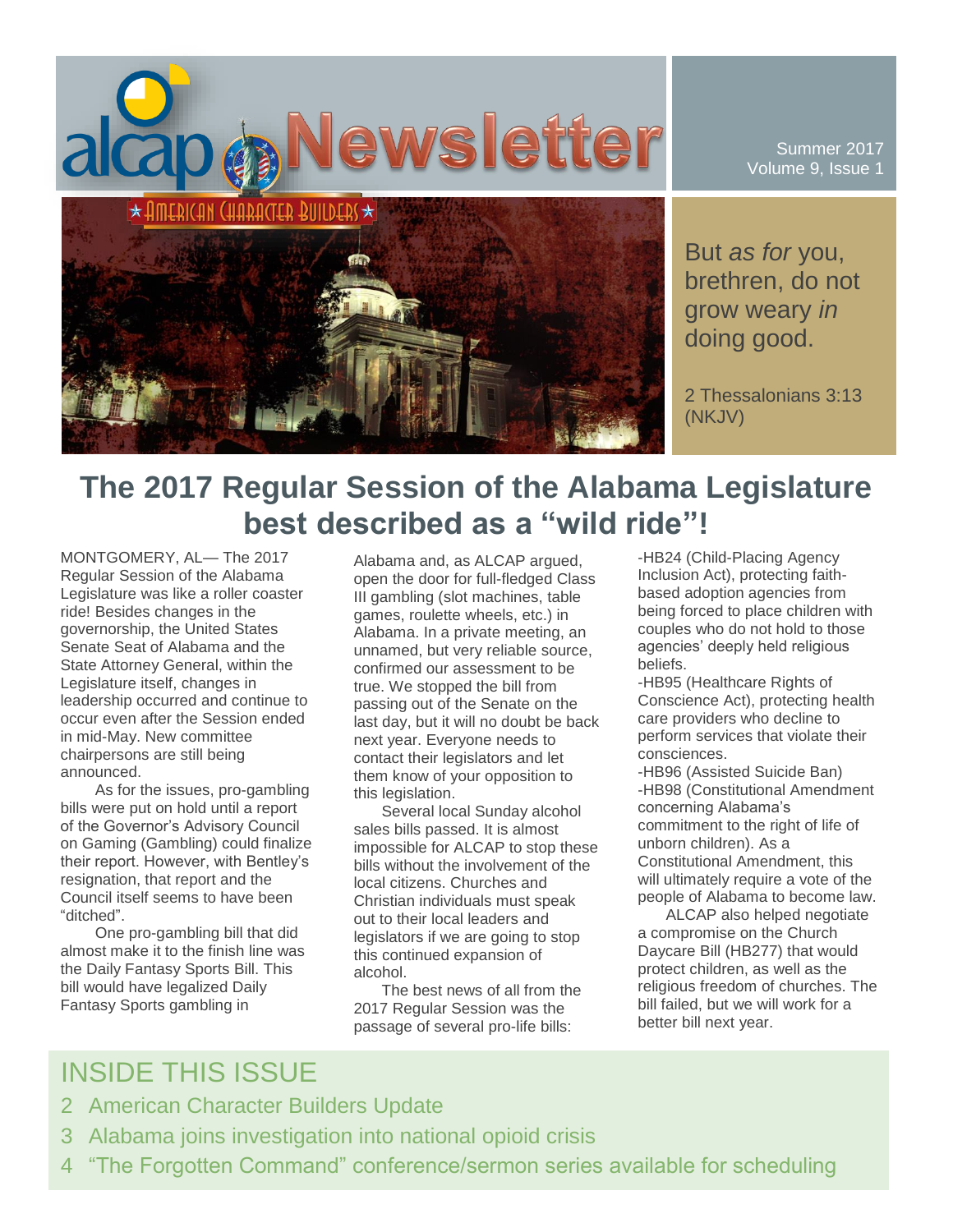## STAFF:

Joe Godfrey, jgodfrey@alcap.com *Executive Director*

Cheryl Corley, ccorley@alcap.com Sharon Cook, scook@alcap.com *Administrative Assistants*

2376 Lakeside Drive Birmingham, AL 35244 Phone: 205.985.9062 www.ALCAP.com www.AmericanCharacterBuilders.org

## WHO WE ARE:

The Alabama Citizens Action Program (ALCAP), originally founded in 1937 as the Alabama Temperance Alliance, serves together with local churches as Alabama's "moral compass". This ministry provides an outlet for churches throughout Alabama to fulfill God's command to His followers to be "salt & light" in our culture. (Matthew 5:13-16)

In 2010 ALCAP became a 501c4 organization (non-profit, but NOT tax-deductible) and renamed its school program "American Character Builders," a 501c3 organization (non-profit AND taxdeductible), having its own separate Board of Directors.

Churches are encouraged to support ALCAP while individuals are encouraged to support American Character Builders with their financial contributions and prayers.





## **American Character Builders** *All four kits now online and downloadable for FREE!*

BIRMINGHAM, AL— Last year American Character Builders announced it was embarking on an exciting and challenging new journey to produce a series of videos that could be used in public school classrooms, by church youth groups, or even by individuals. These videos, once produced, will provide students with the tools they need to make wise choices in life and they will be free to download, show in group settings and share through social media. Additional resources and discussion questions for use in group settings in reproducible PDF files that will accompany each video are also planned.

The videos will be of the highest production quality and as up-to-date and relevant as possible. A trailer found on our website shows the quality of the videos we hope to produce.

Each video will cost about \$10,000 to produce and publicize on social media. By the end of last year we had received almost \$2000 in contributions for the first video in the project, but we have received nothing since that time. Due to the financial needs for the basic operations of ALCAP and American Character Builders we have been focusing our fundraising efforts on raising the money needed to continue these important ministries. Therefore, we are not currently promoting the

video projects. We will continue to receive any designated money for these videos, but we really need help with our operational budgets at this time.

That does not mean we are not continuing to provide resources through our American Character Builders website. Though the video project is on hold, since December 2016 we have worked to put all four of our kits online as PDF files that are free to be downloaded and used.

- *Alcohol: It's a Killer!*
- *Tobacco Awareness*
- *Saying NO to Meth, Marijuana & Cocaine*
- *The Bully Issue*

Check out our website, www.AmericanCharacterBuilders.org and see how you can use these free materials in your church and/or school.

Also, "like" us (both ALCAP and American Character Builders) on Facebook to receive up-to-date articles and information throughout the year.

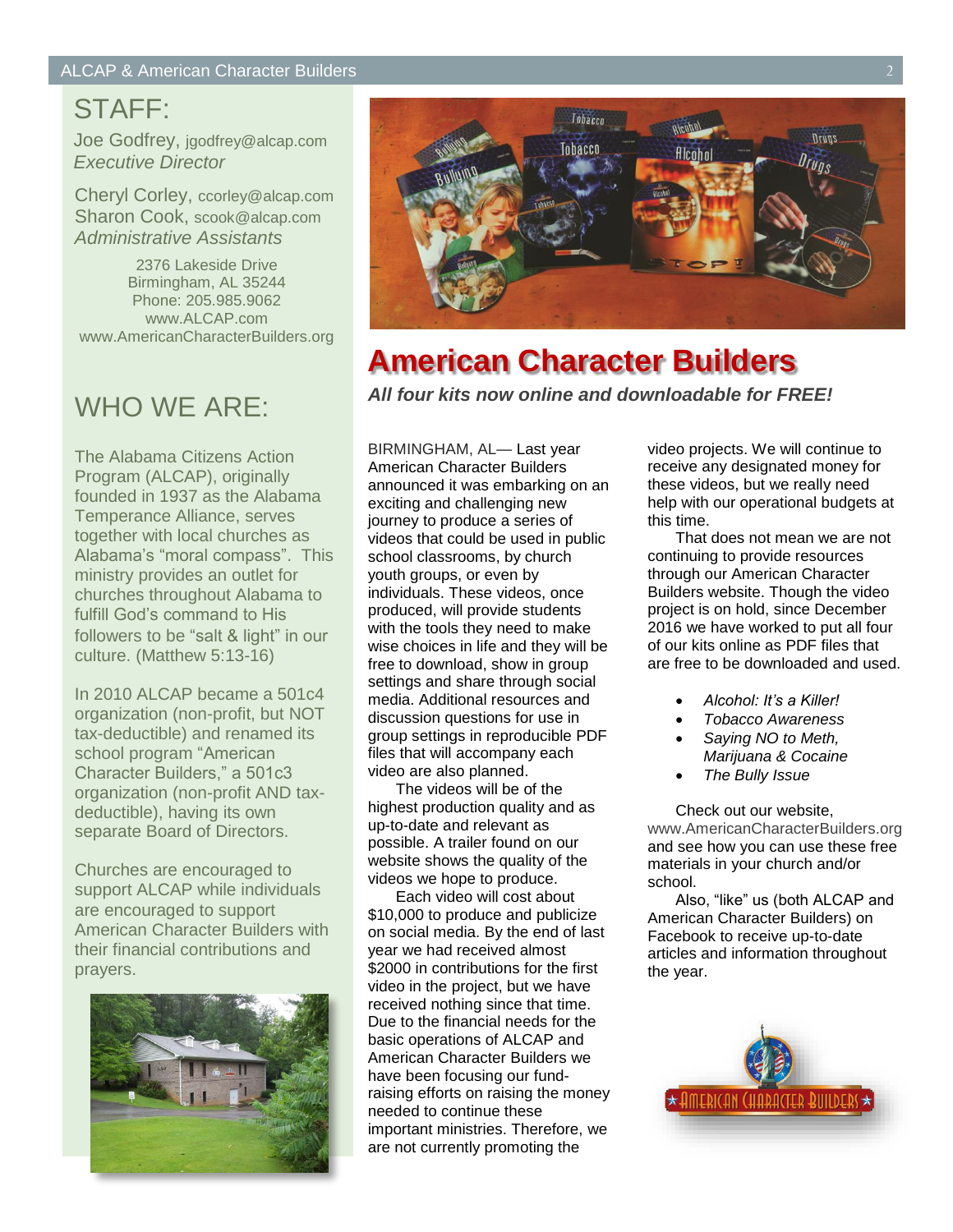From Yellowhammer News… **Alabama Joins Multi-State Investigation into National Opioid Crisis** • WRITTEN BY JORDAN LAPORTA • ON JUNE 15, 2017 AT 2:32 PM CDT

MONTGOMERY, Ala. — State Attorney General Steve Marshall (R-Ala.) confirmed that Alabama has joined a bipartisan national coalition of Attorneys General in an ongoing investigation into potential illegal practices of opioid manufacturers. At this stage, state AGs are subpoenaing documents and conducting interviews to determine how to proceed.

Opioids are often prescribed by medical professionals as a painkiller. However, their chemical properties are incredibly addictive, and many people become hooked on the substances.

Over the past several years, the death toll from opioids in the United States has skyrocketed, and medical officials have termed the increase a crisis. Between 2006 and 2015, 5,128 Alabamians died from prescription painkiller overdoses.

According to the most recent data, Alabama outpaced every other state in the number of opioid prescriptions written in 2015 with 5.8 million. The Center for Disease Control and Prevention reports that the Yellowhammer State's per capita ratio for opioid prescriptions is 1.2 prescriptions per person, which is higher than the national average of 0.71.

"Alabama has disproportionately suffered from prescription painkiller abuse and I have joined with a majority of my fellow Attorneys General to investigate what role opioid manufacturers may have had in creating or prolonging the opioid abuse epidemic," Attorney General Marshall said in a statement.



#### *PROHIBITION DID WORK!*

"Cirrhosis death rates for men were 29.5 per 100,000 in 1911 and 10.7 in 1929. Admissions to state mental hospitals for psychosis declined from 10.1 per 100,000 in 1919 to 4.7 in 1929. Arrests for public drunkenness and disorderly conduct declined 50 percent between 1916 and 1922…[V]iolent crime did not increase dramatically during Prohibition. Homicide rates rose dramatically from 1900 to 1910 but remained roughly constant during Prohibition's 14-year rule. Organized crime may have become more visible and lurid during Prohibition, but it existed before and after."

To contend Prohibition didn't work is an untenable argument, no matter who makes it. What is more, to claim the current prohibition on marijuana hasn't worked is just as untenable because, like alcohol, legalization won't reduce consumption or harms but only increase both.

> *Dr. Mark Creech Christian Action League of North Carolina*